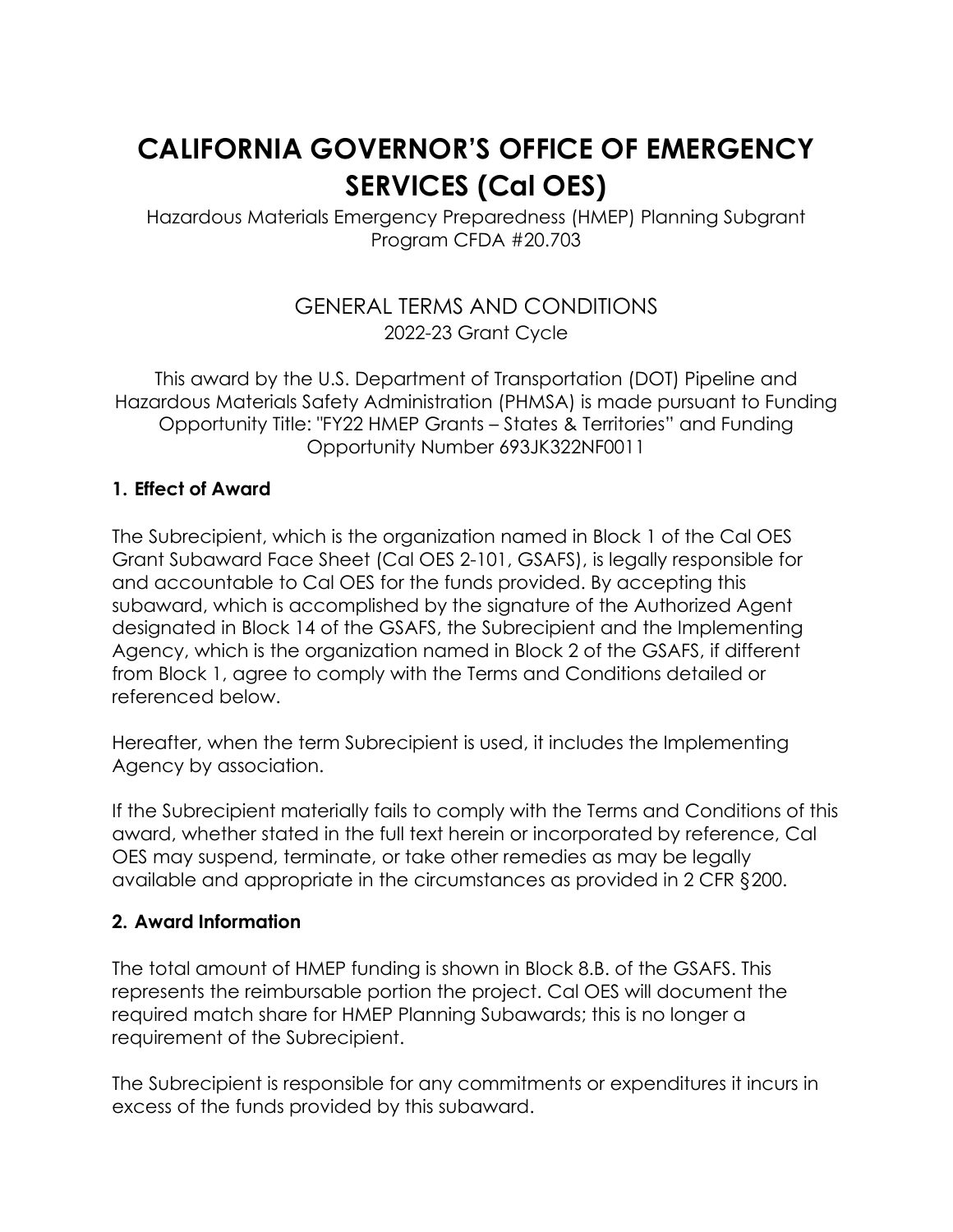## **3. Incorporation of Approved Application by Reference**

The Subrecipient's application, including the Project Narrative and Budget Sheet as approved by Cal OES, is incorporated by reference in this subaward. Changes to the approved application are governed by 2 CFR §200.308 and any applicable requirements outlined in these Terms and Conditions, as well as any Special Conditions that may be provided with the approved GSAFS. See Section 22 of this document for more information on the types of actions that require prior approval.

## **4. Governing Statutes and Regulations**

The administration of this subaward is based on the following Federal statutory and regulatory requirements:

- The authorizing language of 49 U.S.C. 5151, et seq.
- Program regulations located in 49 CFR §110.
- The administrative regulations, cost principles, and audit requirements contained in 2 CFR §200.
- Any other applicable Federal statutes and regulations, including, but not limited to the following:
	- $\circ$  The Subrecipient must comply with [49 CFR §20,](https://ecfr.io/Title-49/pt49.1.20) New Restrictions on Lobbying. 49 CFR 20 is incorporated by reference in this award.
	- o The Subrecipient must comply with Title VI of the Civil Rights Act of 1964, which provides that no person in the United States shall, on the grounds of race, color, or national origin, be excluded from participation in, be denied benefits of, be subject to discrimination under any program or activity receiving Federal financial assistance.
	- $\circ$  The Subrecipient must comply with  $\frac{49}{25}$  CFR  $\S 21$ , Nondiscrimination in Federally-Assisted Programs of the Department of Transportation – Effectuation of Title VI of the Civil Rights Act of 1964. 49 CFR § 21 is incorporated by reference into this award.
	- $\circ$  The Subrecipient must comply with [49 CFR §32,](https://ecfr.io/Title-49/pt49.1.32) Government-wide Requirements for Drug- Free Workplace (Financial Assistance), which implements the requirements of Public Law 100-690, Subtitle D, "Drug-Free Workplace Act of 1988." 49 CFR §32 is incorporated by reference in this award.

No Term or Condition of this award is intended to require the Subrecipient to violate any applicable State, Local, Tribal or Territorial law.

The Subrecipient must immediately notify Cal OES of any change in local law,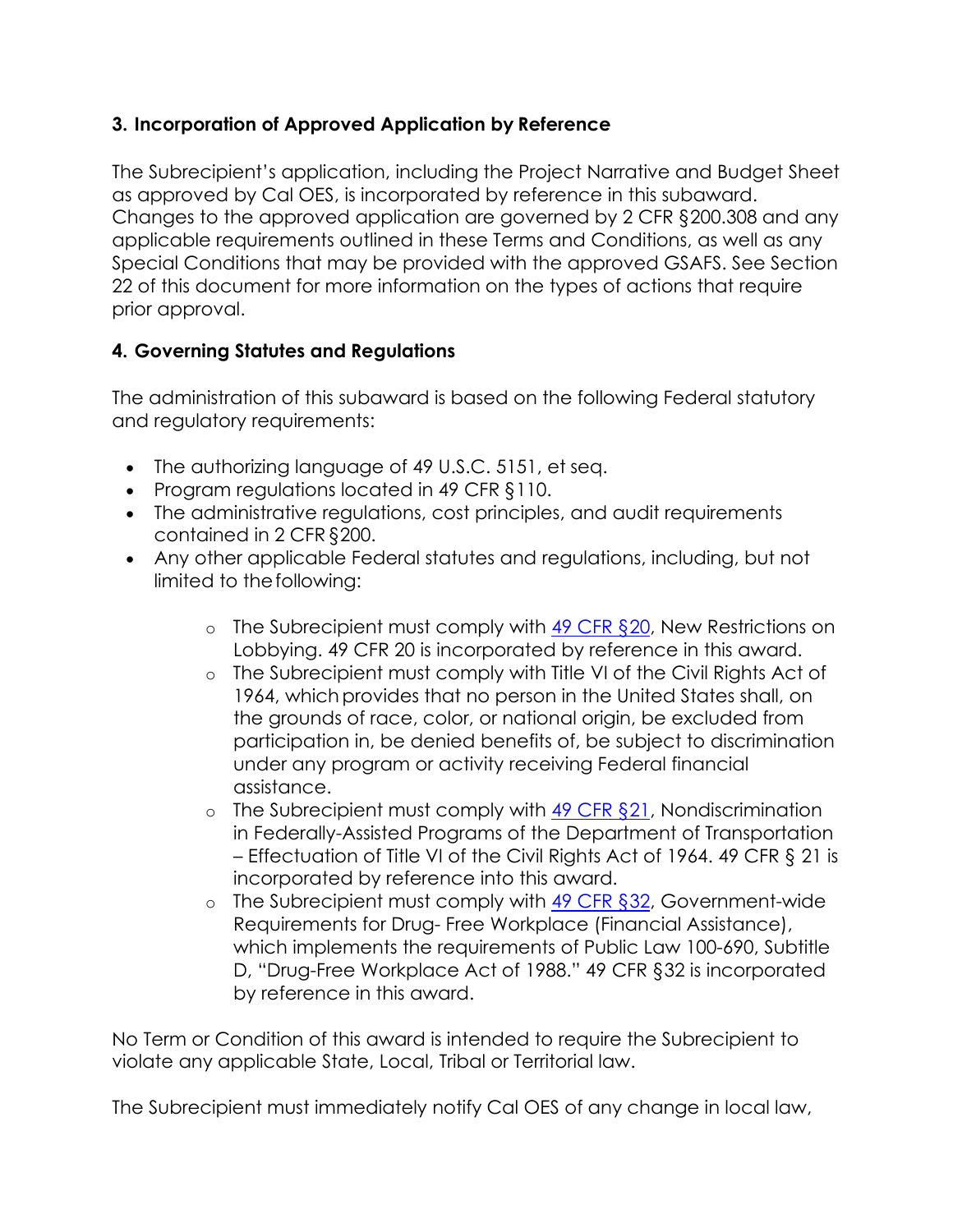conditions, or any other event, including any litigation challenging the validity of, or seeking interpretation of, any Federal law or regulation applicable to the Federal HazMat program, which may significantly affect the Subrecipient's ability to perform the approved grant activities in accordance with the Terms and Conditions of this award. The Subrecipient must also immediately notify Cal OES of any decision pertaining to the Subrecipient's conduct of litigation that may affect US DOT, PHMSA or Cal OES interests.

## **5. Order of Precedence**

Any inconsistency or conflict in the Terms and Conditions specified in this subaward will be resolved according to the following order of precedence:

- The Federal statute authorizing this award or any other Federal statutes, laws, regulations or directives directly affecting the performance of this award.
- Any Special Conditions of this award.
- These General Terms and Conditions.

## **6. General Cal OES Responsibilities**

## *Cal OES Director (or designee)*

The individual who signed this award on behalf of Cal OES, as shown below Block 15 of the GSAFS, and is the only Cal OES official authorized to obligate the State to the expenditure of Federal funds under this subaward and approve amendments to the subaward agreement.

The Cal OES Director is:

Mark S. Ghilarducci California Governor's Office of Emergency Services 3650 Schriever Avenue Mather, CA 95655 Telephone: (916) 845-8506 Fax: (916) 845-8511 E-mail: [Mark.Ghilarducci@caloes.ca.gov](mailto:Mark.Ghilarducci@caloes.ca.gov) 

General inquiries about the HMEP grant or subgrants should be directed to the Cal OES HazMat Section Chief or HMEP Grant Administrator.

#### *Cal OES Hazardous Materials Section Chief*

The individual who is the final administrative approving official for HMEP Planning Subgrant application packages, once reviewed and approved by the LEPC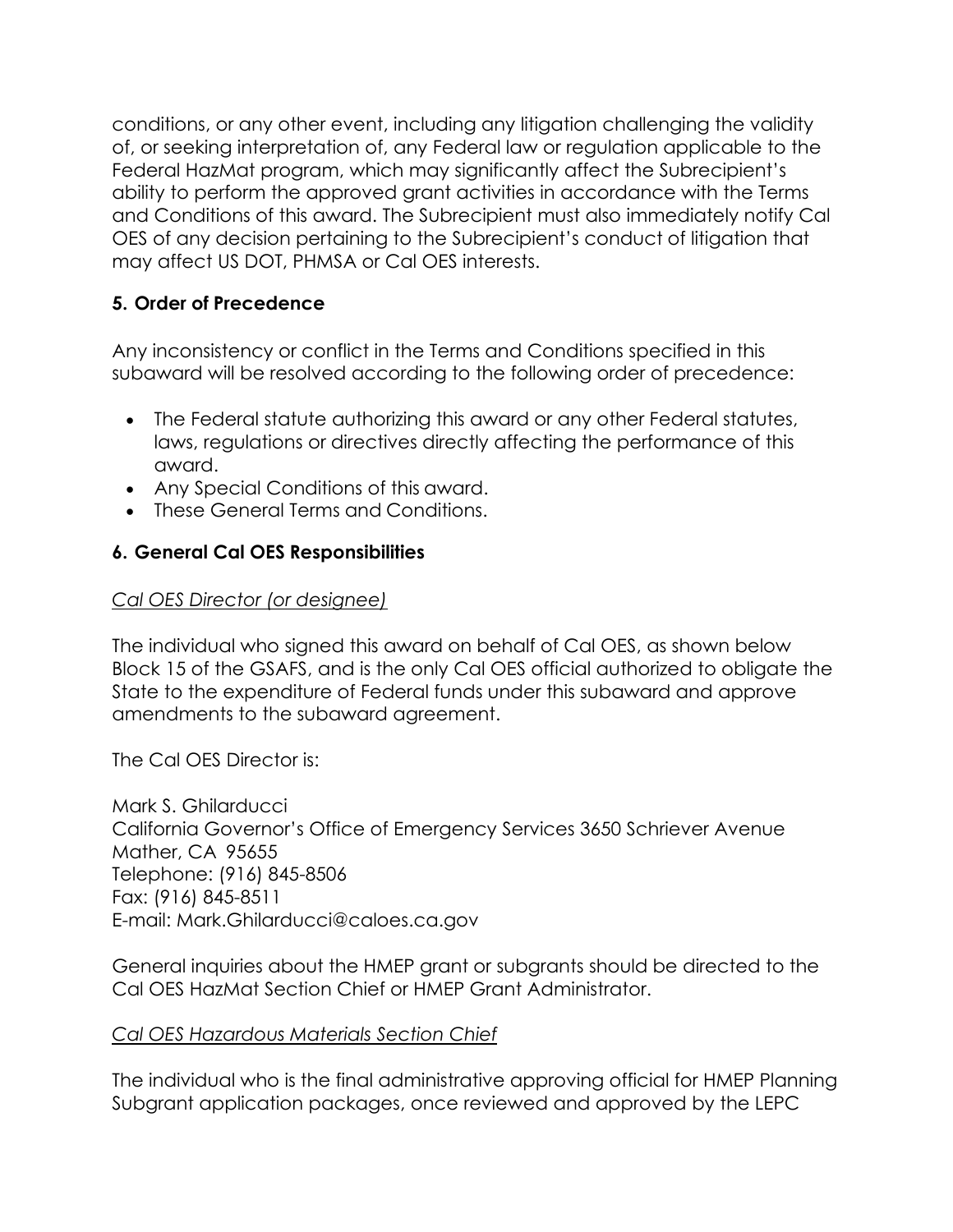Region Chair, Cal OES LEPC Support Staff, and Cal OES HMEP Grant Administrator. The HazMat Section Chief is authorized to approve modifications to the scope of work, project objectives, or budget changes that do not change the grant award amount.

The Cal OES HazMat Section Chief is:

Larry Collins Deputy Chief, Hazardous Materials Section California Governor's Office of Emergency Services 3650 Schriever Avenue Mather, CA 95655 Telephone: (916) 845-8751 Fax: (916) 845-8734 E-mail: Larry.Collins@caloes.ca.gov

#### *Cal OES HMEP Grant Administrator*

The individual who is responsible for the administrative and programmatic management of this subaward. The HMEP Grant Administrator is the point of contact for Subrecipients for submission of applications, required reports, requests for technical assistance with any aspect this award, and day-to-day communications regarding HMEP Grant or Subgrant activities.

The Cal OES HMEP Grant Administrator is:

Erika Olsen Analyst, Hazardous Materials Section California Governor's Office of Emergency Services 3650 Schriever Avenue Mather, CA 95655 Telephone: (916) 845-8765 Fax: (916) 845-8734 E-mail: Erika.Olsen@caloes.ca.gov

#### **7. General Subrecipient Responsibilities**

In accepting a Cal OES financial assistance subaward, the Subrecipient assumes legal, financial, administrative, and programmatic responsibility for administering the subaward in accordance with the laws, rules, and regulations governing grants and cooperative agreements, these Terms and Conditions, any Special Conditions included in this subaward agreement, the Cal OES HMEP Grant Assurances, and the Cal OES Planning Grant Guide for Subrecipients.

The Subrecipient is responsible for monitoring the subaward and contractual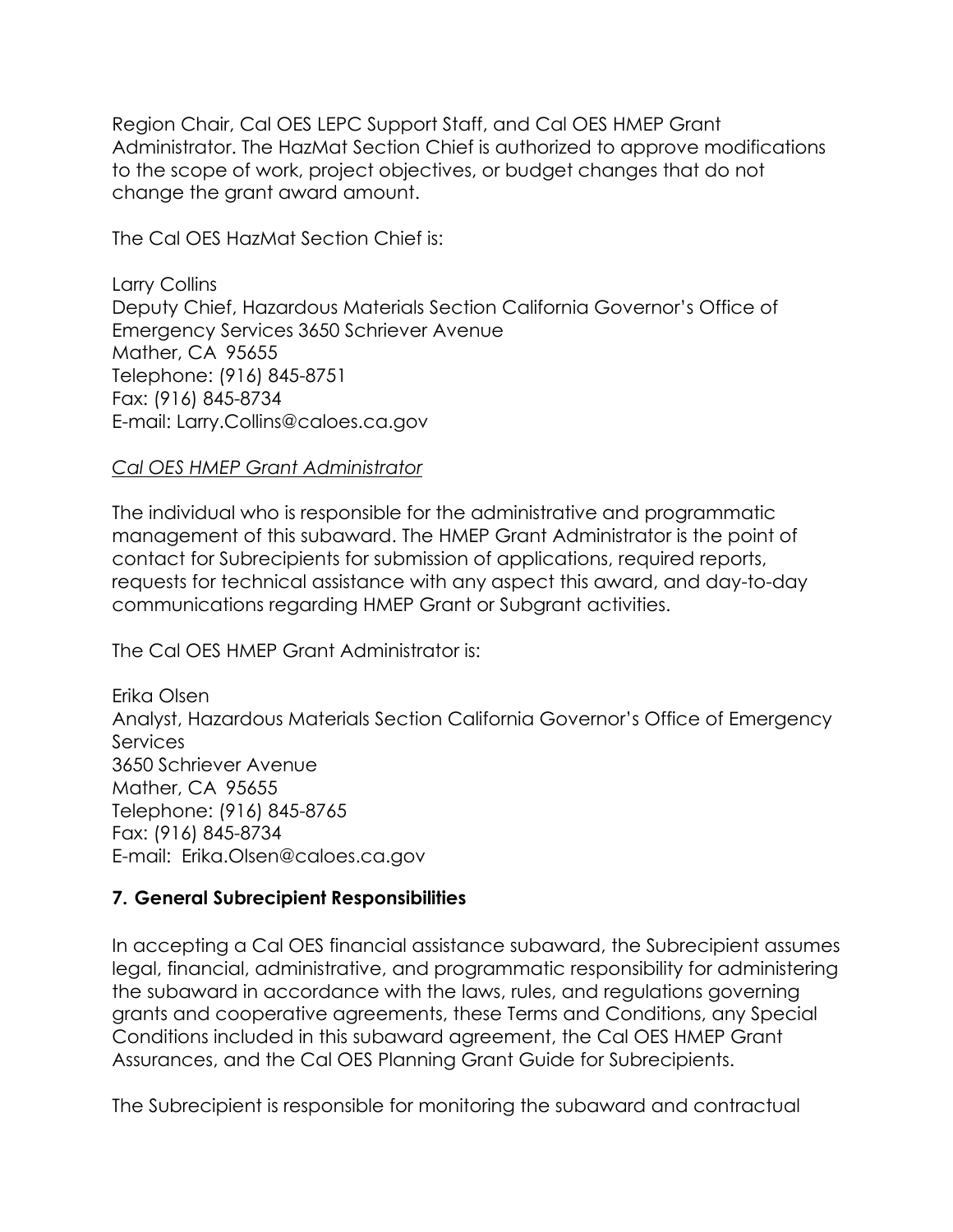activities under this subaward to ensure compliance with Federal and State requirements, and that the performance objectives are being achieved.

The Subrecipient is required to advise Subrecipients of requirements imposed on them by Federal laws, regulations, and the Terms and Conditions of this subaward. These include grant administrative requirements, cost principles, and audit requirements contained in 2 CFR §200

Failure to comply with these requirements may result in suspension or termination of the subaward and Cal OES recovery of funds.

#### *Subrecipient Project Manager*

The Subrecipient Project Manager is the individual identified on the Cal OES HMEP Grant Application Form and Designation Statement as the Project Manager, and is responsible for the technical direction of the project activities. The Project Manager is considered a key person under this subaward and, pursuant to 2 CFR §200.308(c), cannot be replaced or disengaged from the project for more than three months without prior approval of Cal OES.

Under the Terms of this award, the Subrecipient, through the Project Manager, is responsible for:

- Accomplishing the objectives and tasks specified in the approved application within the approved budget amounts and timeframes;
- Providing required reports and reimbursement requests that are complete, accurate, and timely; and
- Providing supporting documentation at the conclusion of the approved grant activities that demonstrates the approved project activities were completed.

## *Subrecipient Authorized Agent*

The Subrecipient Authorized Agent is the individual who has authority to legally and financially bind the organization, and so certifies on the Cal OES HMEP Planning Subgrant Designation Statement. This is the individual listed in Block 14 of the GSAFS. It is the Subrecipient's responsibility to follow their agency's policies and procedures, to ensure the Authorized Agent is duly authorized, informed of the project's progress, and endorses any requests requiring prior Cal OES approval.

Cal OES HMEP Subgrant forms, reports, and requests will be signed by the Subrecipient Authorized Agent identified on the Designation Statement.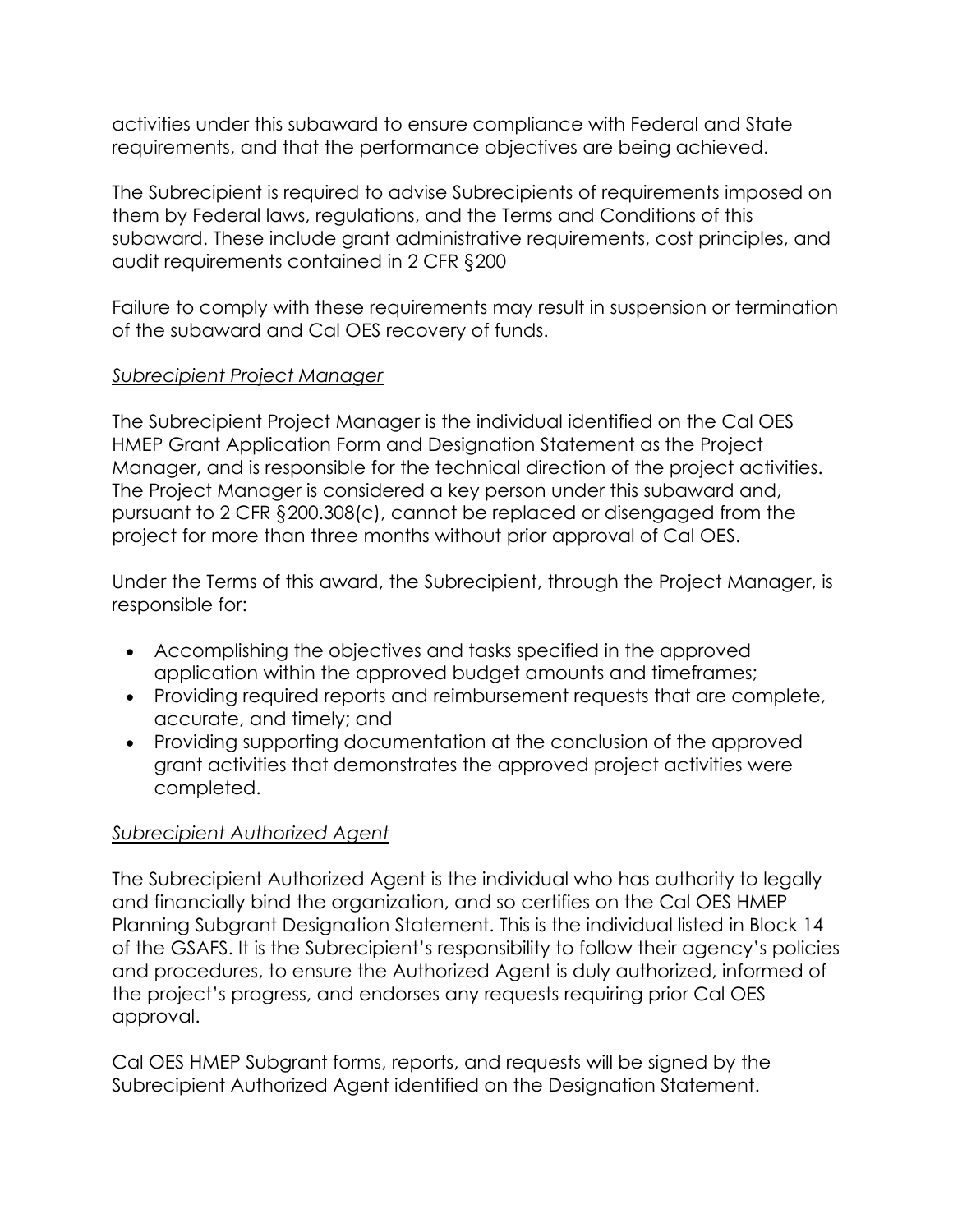If the Authorized Agent changes during the performance period, a Designation Statement and Assurances must be signed by the new Authorized Agent. Documentation submitted with an Authorized Agent signature that is not on record will not be processed.

## **8. Required Registration in the System for Award Management (SAM)**

Per 2 CFR §25 Appendix A, the System for Award Management (SAM) is the official U.S. Government system that consolidates the capabilities of CCR/FedReg, ORCA, and EPLS. SAM is part of an overall integrated acquisition environment that brings together different Federal procurement data systems into a unified system, with the intention of reducing duplication and information technology costs, and to help create a more streamlined and integrated Federal acquisition process. Please visit their website for additional information about [registration procedures.](https://www.sam.gov/SAM/)

Unless exempted from this requirement under 2 CFR §25.110, the Subrecipient must maintain the information in the SAM until the final financial report required under this subaward is submitted or the Subrecipient receives the final payment, whichever is later. This requires the Subrecipient to review and update the information at least annually after the initial registration, and more frequently if required by changes or another subaward term.

If the Subrecipient is authorized to make further subawards under this subaward, it must:

- Notify potential subrecipients that no entity may receive a subaward from you unless the entity has provided its unique entity identifier to you.
- Not make a subaward to an entity unless the entity has provided its unique entity identifier to you.

## **9. Government-wide Debarment and Suspension (Non-procurement)**

In accordance with 2 CFR §200.212 the Subrecipient and contractors are subject to the non-procurement debarment and suspension regulations implementing Executive Orders 12549 and 12689, and 2 CFR §180. These regulations restrict awards, subawards, and contracts with certain parties that are debarred, suspended, or otherwise excluded from or ineligible for participation in Federal assistance programs or activities.

The Subrecipient must also comply with 2 CFR §1200, "Non-procurement Suspension and Debarment," which generally prohibits entities that have been debarred, suspended, or voluntarily excluded from participating in Federal nonprocurement transactions either through primary or lower-tier covered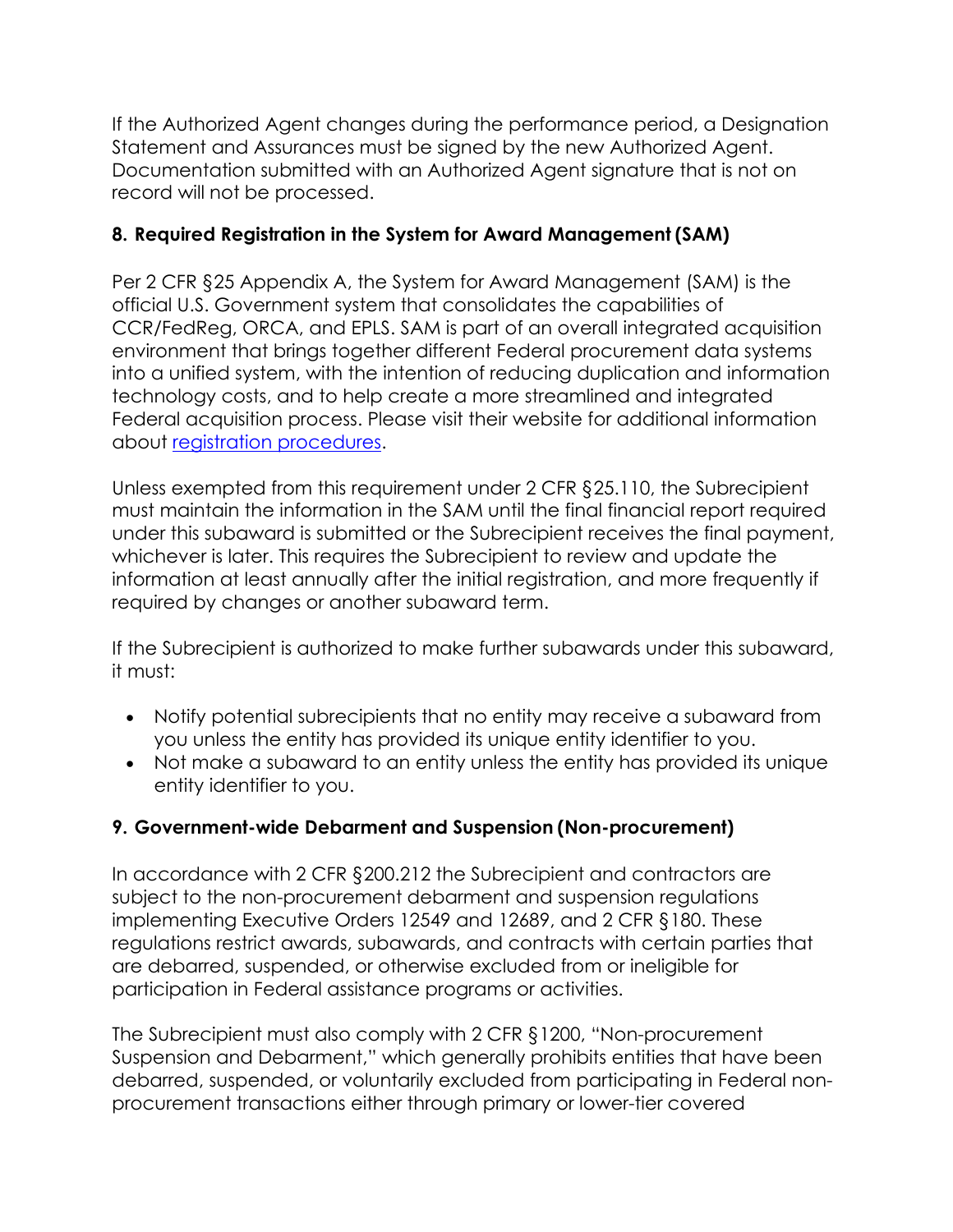transactions.

Before entering into a further subaward or contract under the subgrant, the Subrecipient must verify that the entity/individual is not excluded or disqualified from participation in Federal non-procurement or procurement programs. This can be done by:

- Performing a search (previously performed in the EPLS by checking for Active Exclusions on the **SAM website.**
- Collecting a certification from that entity/individual; or
- Adding a clause or condition to the covered transaction with that entity/individual.

The Subrecipient must include a Term or Condition in lower-tier transaction requiring lower-tier participants to comply with subpart C of the OMB guidelines in 2 CFR §180, as supplemented by 2 CFR §1200.

The Subrecipient must inform Cal OES when they suspend or debar a contractor or Subrecipient.

## **10. Financial Management and Internal Controls**

The Subrecipient's financial management system, including records documenting compliance with Federal statutes, regulations, and the Terms and Conditions of the subaward, must be sufficient to permit the preparation of reports required by general and program-specific Terms and Conditions, and the tracing of funds to a level of expenditures adequate to establish that such funds have been used according to the Federal statutes, regulations, and the Terms and Conditions of the subaward.

In accordance with 2 CFR §200.302 - .303, the Subrecipient's financial management system must provide for the following:

- Identification, in its accounts, of all Federal awards received and expended and the Federal programs under which they were received. Federal program and Federal award identification must include, as applicable, the CFDA title and number, Federal award identification number and year, name of the Federal agency, and name of the pass-through entity, if any.
- Accurate, current, and complete disclosure of the financial results of each Federal award or program in accordance with the reporting requirements set forth in §200.327 Financial reporting and §200.328 Monitoring and reporting program performance. If a Federal awarding agency requires reporting on an accrual basis from a recipient that maintains its records on other than an accrual basis, the recipient must not be required to establish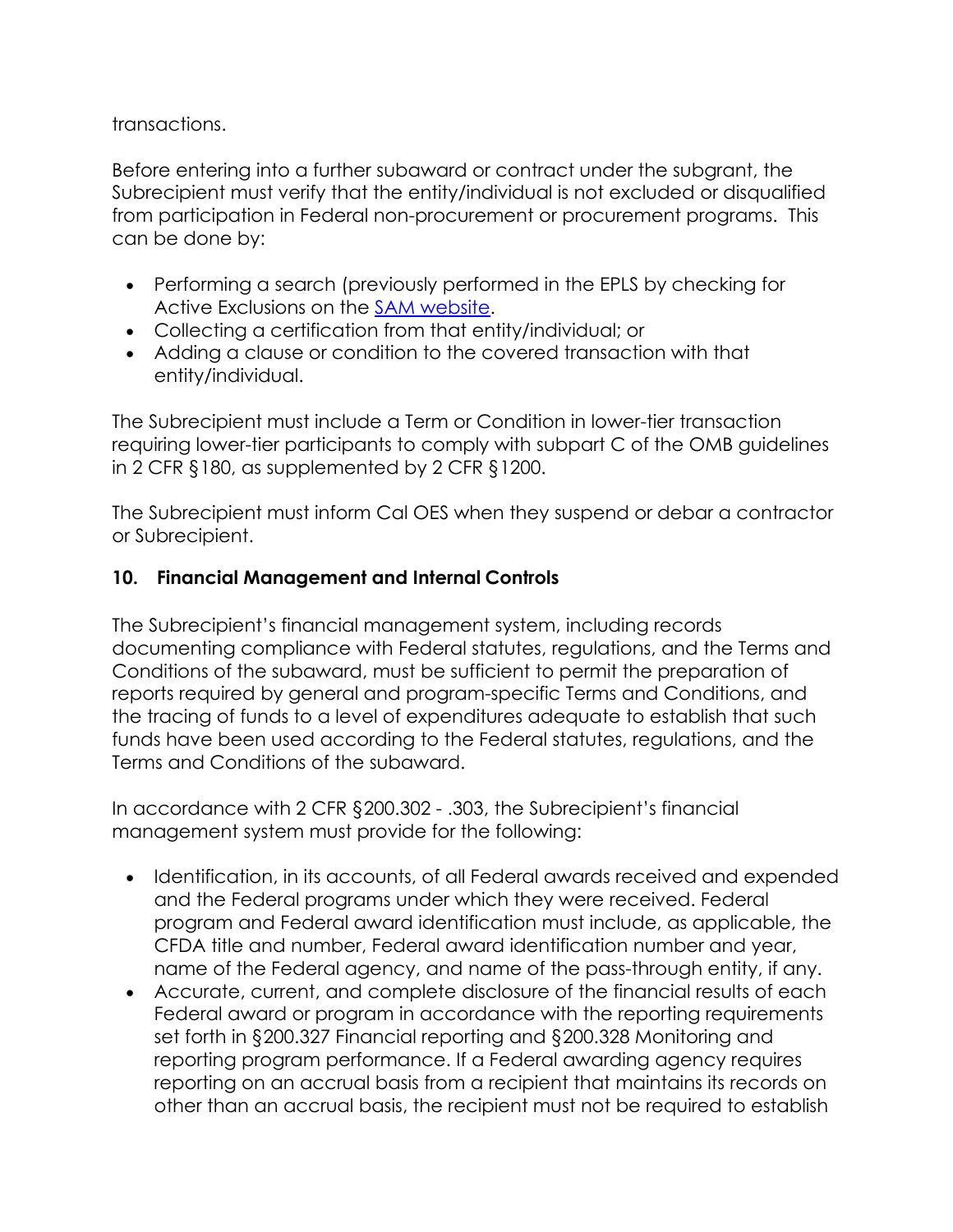an accrual accounting system. This recipient may develop accrual data for its reports on the basis of an analysis of the documentation on hand.

- Similarly, a pass-through entity must not require a subrecipient to establish an accrual accounting system and must allow the subrecipient to develop accrual data for its reports on the basis of an analysis of the documentation on hand.
- Records that identify adequately the source and application of funds for federally-funded activities. These records must contain information pertaining to Federal awards, authorizations, obligations, unobligated balances, assets, expenditures, income and interest and be supported by source documentation.
- Effective control over, and accountability for, all funds, property, and other assets. The non-Federal entity must adequately safeguard all assets and assure that they are used solely for authorized purposes. See §200.303 Internal controls.
- Comparison of expenditures with budget amounts for each Federal award.
- Written procedures to implement the requirements of §200.305 Payment.
- Written procedures for determining the allowability of costs in accordance with Subpart E—Cost Principles of this part and the terms and conditions of the Federal award.

## **11. Payment**

Unless otherwise authorized, the HMEP Subgrant Program is under the reimbursement method. Subrecipients must comply with all provisions located in 2 CFR §200.305 reflecting payment of grant funds from a Federal agency via a pass-through entity. The Subrecipient must maintain financial management systems that meet the standards for fund control and accountability as established in 2 CFR §200.302.

Payments for allowable costs may be withheld during the period of performance if:

- The Subrecipient has failed to comply with the project objectives, Federal statutes, regulations, or the Terms and Conditions of the Subaward.
- The Subrecipient is delinquent in a debt to the United States as defined in OMB Guidance A-129, "Policies for Federal Credit Programs and Non-Tax Receivables."
- While separate depository accounts for grant funds are not required, the Subrecipient must be able to account for the receipt, obligation and expenditure of funds.
- The Subrecipient is delinguent in submitting required reports or responding to findings and corrective actions developed during the course of monitoring activities.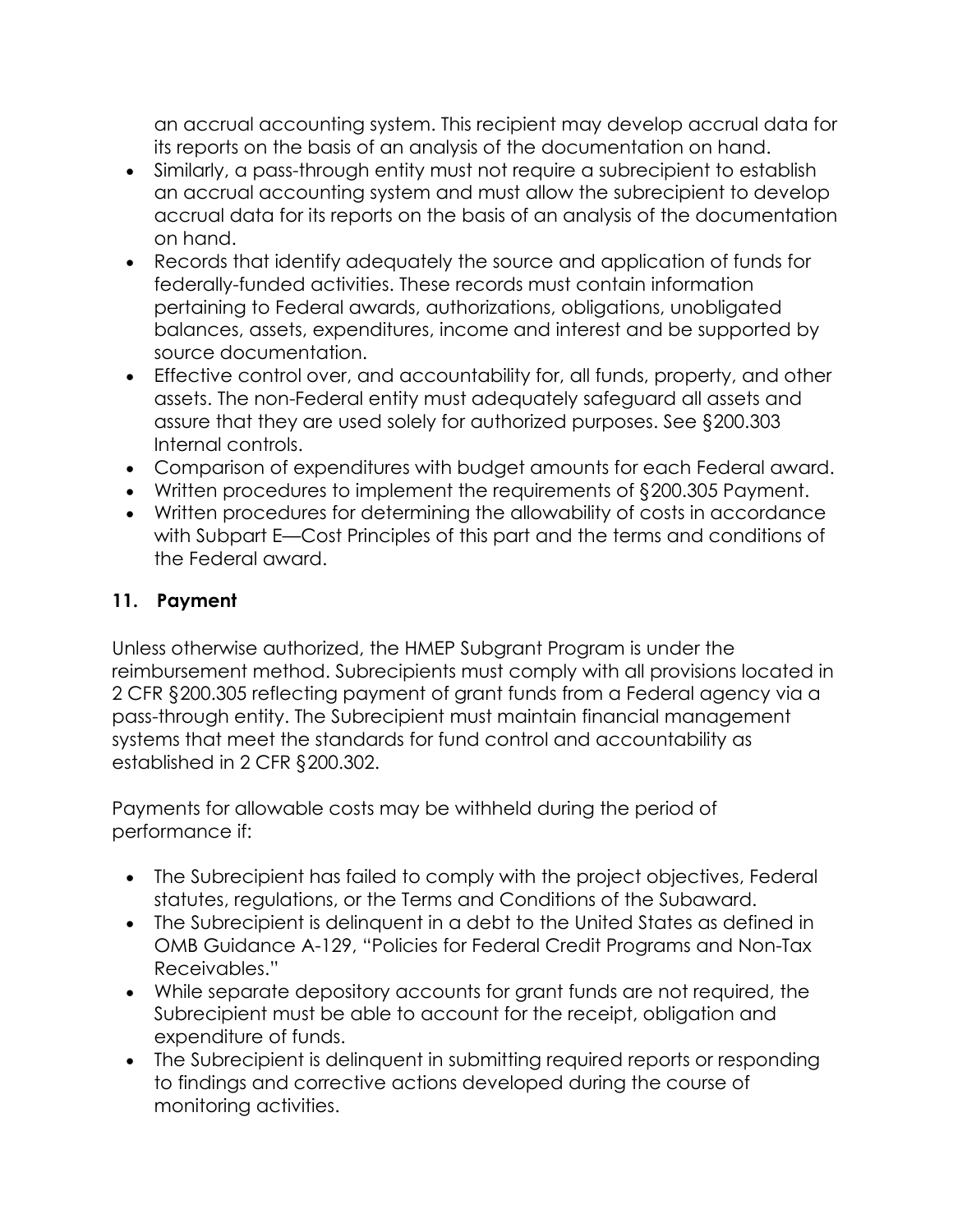• Each payment request must be made electronically by email, unless a document requiring an original signature (i.e., new Designation Statement or Amendment Form) is included. Only requests using the most current Cal OES Reimbursement Request form will be accepted. Reimbursement requests may be submitted monthly, but not less than quarterly and must include a report of progress on the project, such as with a Quarterly Performance Report.

All approved project activities must be completed and paid for by the last day of the Subrecipient performance period. Allowable costs that were not claimed in the quarter in which they occurred can be included in a later Reimbursement Request, but must be identified as previously unclaimed.

Supporting documentation is to be kept on file according to the Subrecipient's internal controls that comprise the grant management and financial management policies and procedures. These documents will be reviewed during the course of monitoring, including site visits and desk reviews. Cal OES reserves the right to request supporting documentation upon receipt of payment requests. Subrecipients must comply with these requests in a timely manner to avoid delays in payment processing.

Send scanned copies of requests and any needed supporting documentation to Cal OES at: [erika.olsen@caloes.ca.gov.](mailto:erika.olsen@caloes.ca.gov)

## **12. Allowable Costs**

The allowability of costs incurred by the Subrecipient will be determined using the OMB cost principles located in 2 CFR §200 – Subpart E.

## **13. Pre-Subaward Costs**

In accordance with 2 CFR §200.308, Subrecipients may incur project costs within 90 calendar days before the subaward. Expenses more than 90 calendar days' pre-subaward requires prior approval of the Federal awarding agency. All costs incurred before Cal OES makes the subaward are at the Subrecipient's risk (i.e., Cal OES is under no obligation to reimburse such costs if for any reason the Subrecipient does not receive a subaward or if the subaward is less than anticipated and inadequate to cover such costs).

## **14. Flow-Down of Requirements under Subawards**

The requirements of this subaward that apply to the Subrecipient also apply to their Subrecipients, i.e., entities that are carrying out part of the substantive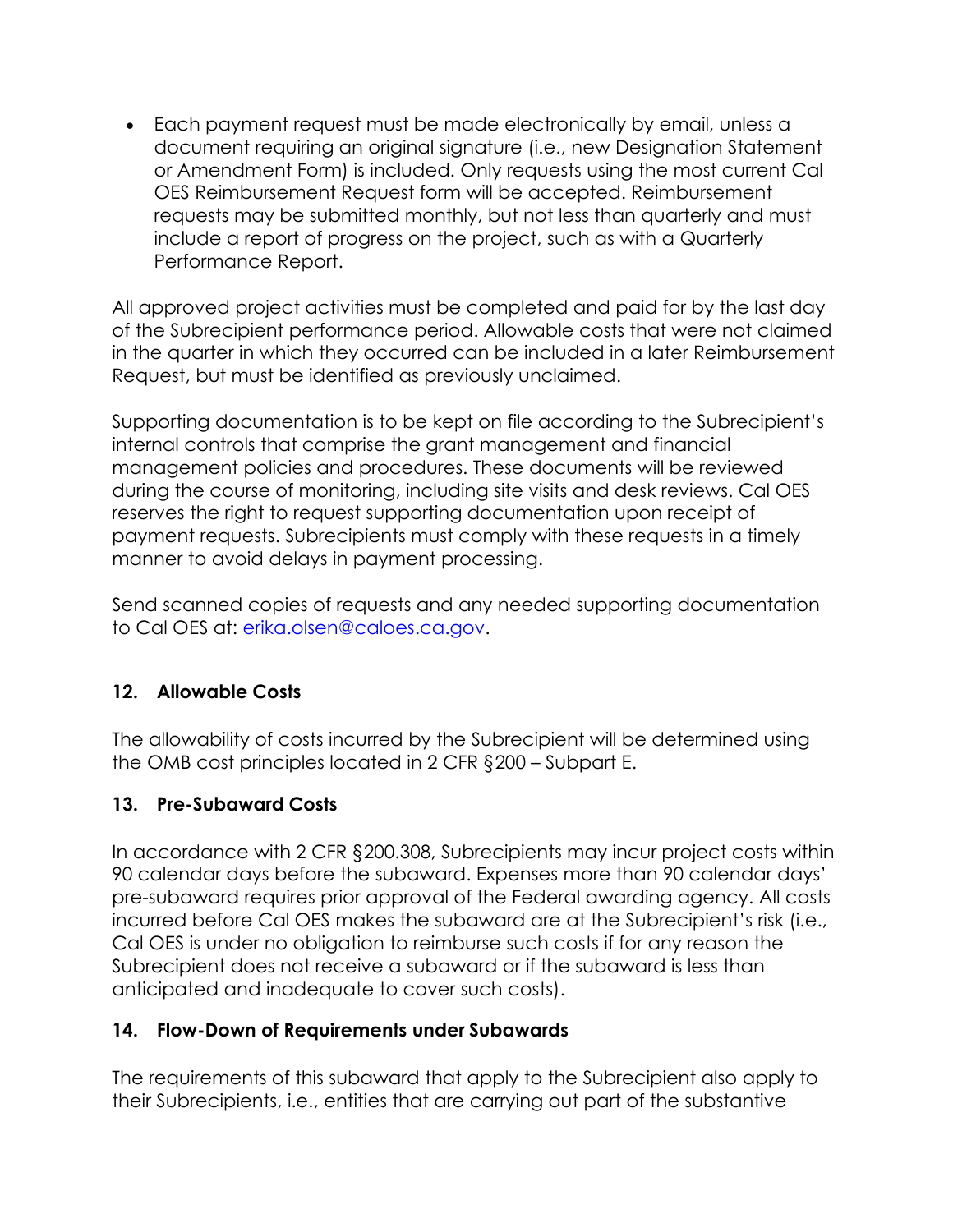programmatic activity, unless an exception is specified.

In making subawards under the subaward, the Subrecipient must apply the Federal administrative requirements, cost principles, and audit requirements contained in 2 CFR §200.

## **15. Matching Requirement**

Per 49 U.S.C. §5116(e), the Recipient (Cal OES) must provide 20 percent of the allowable direct and indirect costs of activities covered under the Federal award. Cal OES will document the required match share for HMEP Planning Subawards; this is no longer a Subrecipient requirement. The Subrecipient is responsible for any commitments or expenditures it incurs in excess of the funds provided by this subaward.

## **16. Financial Reporting Requirements**

Subrecipients are required to submit a Reimbursement Request at least quarterly that indicates the status of project expenditures. Subrecipients who are not substantially on track with the approved timelines or budget by the end of the second quarter of the performance period (March 31<sup>st</sup>) risk having the subaward suspended, reduced or terminated.

See Section 11. Payment of these Terms and Conditions for submission details.

## **17. Performance Reporting Requirements**

#### *Quarterly Performance Report*

Subrecipients are required to submit a Quarterly Performance Report at least quarterly that indicates the status of project activities. Subrecipients who are not substantially on track with the approved timelines or budget by the end of the second quarter of the performance period (March 31st) risk having the subaward suspended, reduced or terminated.

If there are minor changes to the activities schedule, detail the circumstances in the Quarterly Performance Report and include an updated Work Schedule and Deliverables Form. If there is a significant delay in the approved Work Schedule a more formal modification or amendment may be required. See Section 22 of these Terms and Conditions for more information on subaward changes.

Subrecipients must submit Quarterly Performance Reports to Cal OES until all grant activities are completed or for the duration of the grant performance period. The reports must include the status of all approved activities, and should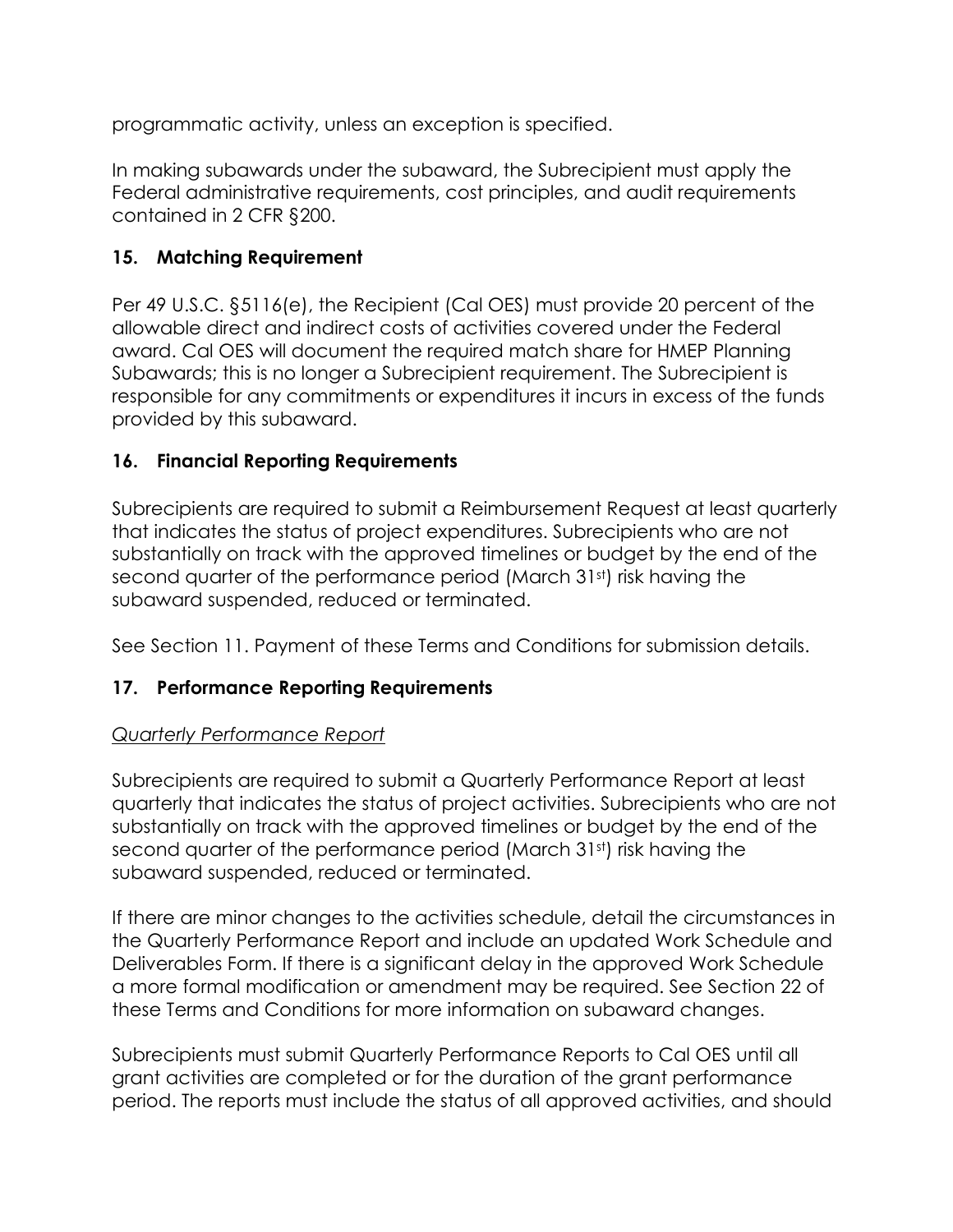align with the Work Schedule and Deliverables contained in the Grant Application package. The reports are due as follows:

- Start of Subrecipient Performance Period through December 31 Report due January 13.
- January 1 through March 31 Report due April 14.
- April 1 through June 30 Report due July 14.
- July 1 through September 15 Report due September 15.

Send scanned copies of reports to Cal OES at: [erika.olsen@caloes.ca.gov.](mailto:erika.olsen@caloes.ca.gov) Supporting documentation is to be kept on file according to the Subrecipient's internal controls that comprise the grant management and financial management policies and procedures. These documents will be reviewed during the course of monitoring, including site visits and desk reviews. Cal OES reserves the right to request supporting documentation upon receipt of performance reports. Subrecipients must comply with these requests in a timely manner to avoid delays in the associated reimbursement payment processing.

## *Final Report*

The Subrecipient must notify Cal OES, in writing, when all approved grant activities have been completed and paid for, in the form of a Quarterly Performance Report. Documentation showing completion of approved project activities must be submitted with the Final Report in electronic format whenever possible – do not submit printed plans or other developed product.

All approved project activities must be completed and paid for by the last day of the Subrecipient performance period, indicated in Block 6 of the GSAFS or on a subsequently approved Amendment Form.

## *Requests for extension and effect of late reporting*

A request for an extension of the due date for a Quarterly Performance Report must be made in writing by the Subrecipient's Authorized Agent to Cal OES no later than 30 days before the end of the reporting quarter. The request must include the reason for the request and the requested due date. Approval is not automatic.

Failure to provide required reports by the due dates specified above or any extended due date approved by Cal OES may result in a delay in processing payment requests, delay in the subaward of new funding, or, as appropriate, an enforcement action.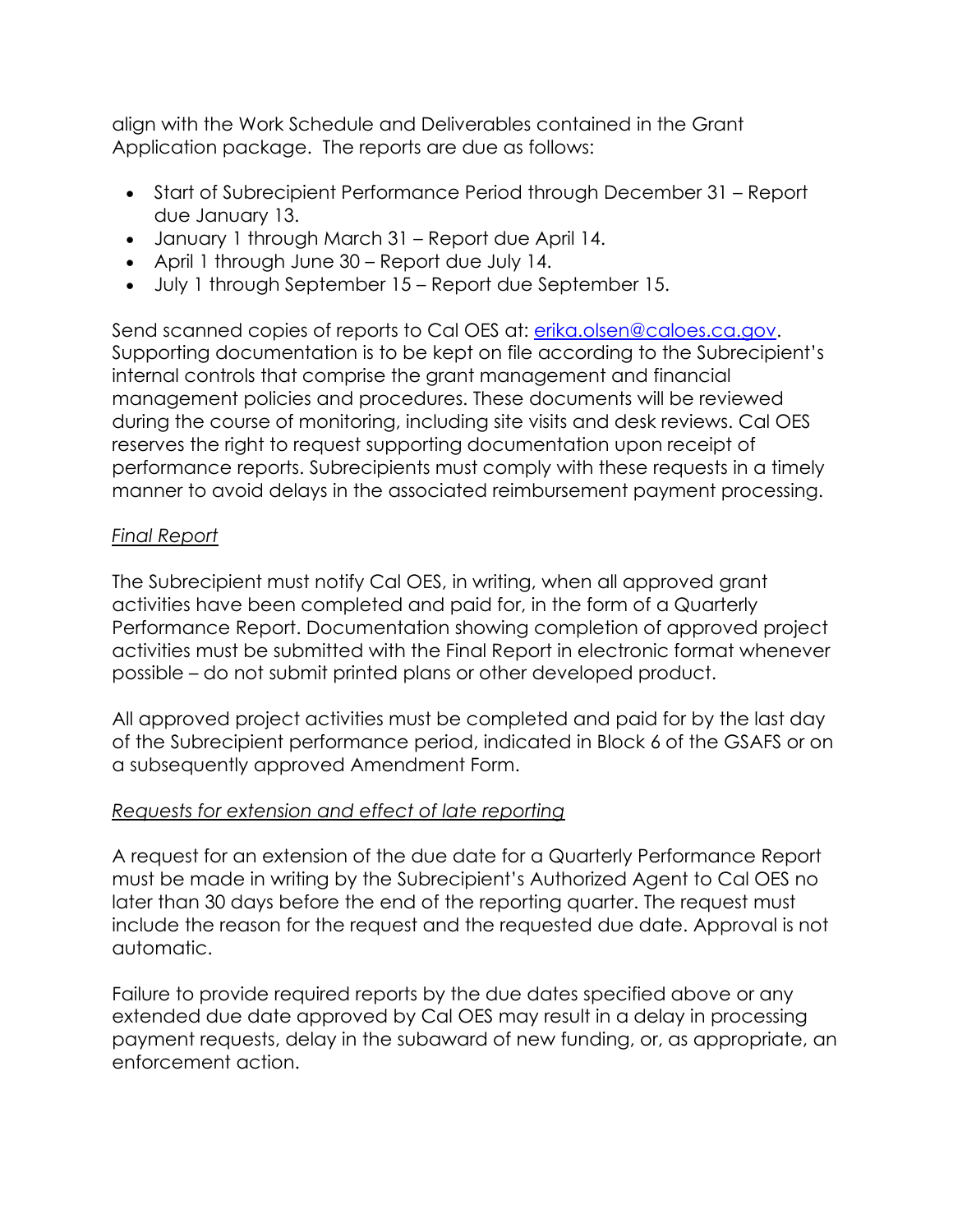## **18. Subaward vs. Contract Determination Requirements**

Subrecipients of HMEP funds must adhere to the requirements outlined in 2 CFR §200.330 in order to make the proper determination between a subrecipient and a contractor.

Subrecipients must also adhere to the subaward management requirements outlined in 2 CFR §200.331 if they are acting as a pass-through entity to subaward funds to a lower tier subrecipient.

## **19. Subaward Management Requirements**

Subrecipients of HMEP funds must also adhere to the subaward management requirements outlined in 2 CFR §200.331 if they are acting as a pass-through entity, following a subaward determination according to the requirements in 2 CFR §200.330.

## **20. Reporting Executive Compensation**

## *Applicability and what to report*

Subrecipients must report total compensation for each of the five most highly compensated executives for the preceding completed fiscal year, if:

- The total federal funding authorized to date under this subaward is \$25,000 or more;
- In the preceding fiscal year, you received
	- o 80 percent or more of your annual gross revenues from federal procurement contracts (and subcontracts) and federal financial assistance subject to the Transparency Act, as defined at 2 CFR 170.320 (and subawards); and
	- o \$25,000,000 or more in annual gross revenues from federal procurement contracts (and subcontracts) and federal financial assistance subject to the Transparency Act, as defined at 2 CFR 170.320 (and subawards); and
- The public does not have access to information about the compensation of the executives through periodic reports filed under section 13(a) or 15(d) of the Securities Exchange Act of 1934 (15 U.S.C. 78m (a), 78o (d)) or section 6104 of the Internal Revenue Code of 1986. (To determine if the public has access to the compensation information, see the [U.S. Security and](https://www.sec.gov/fast-answers/answers-execomphtm.html)  [Exchange Commission total compensation filings.](https://www.sec.gov/fast-answers/answers-execomphtm.html)

Total compensation means the cash and noncash dollar value earned by the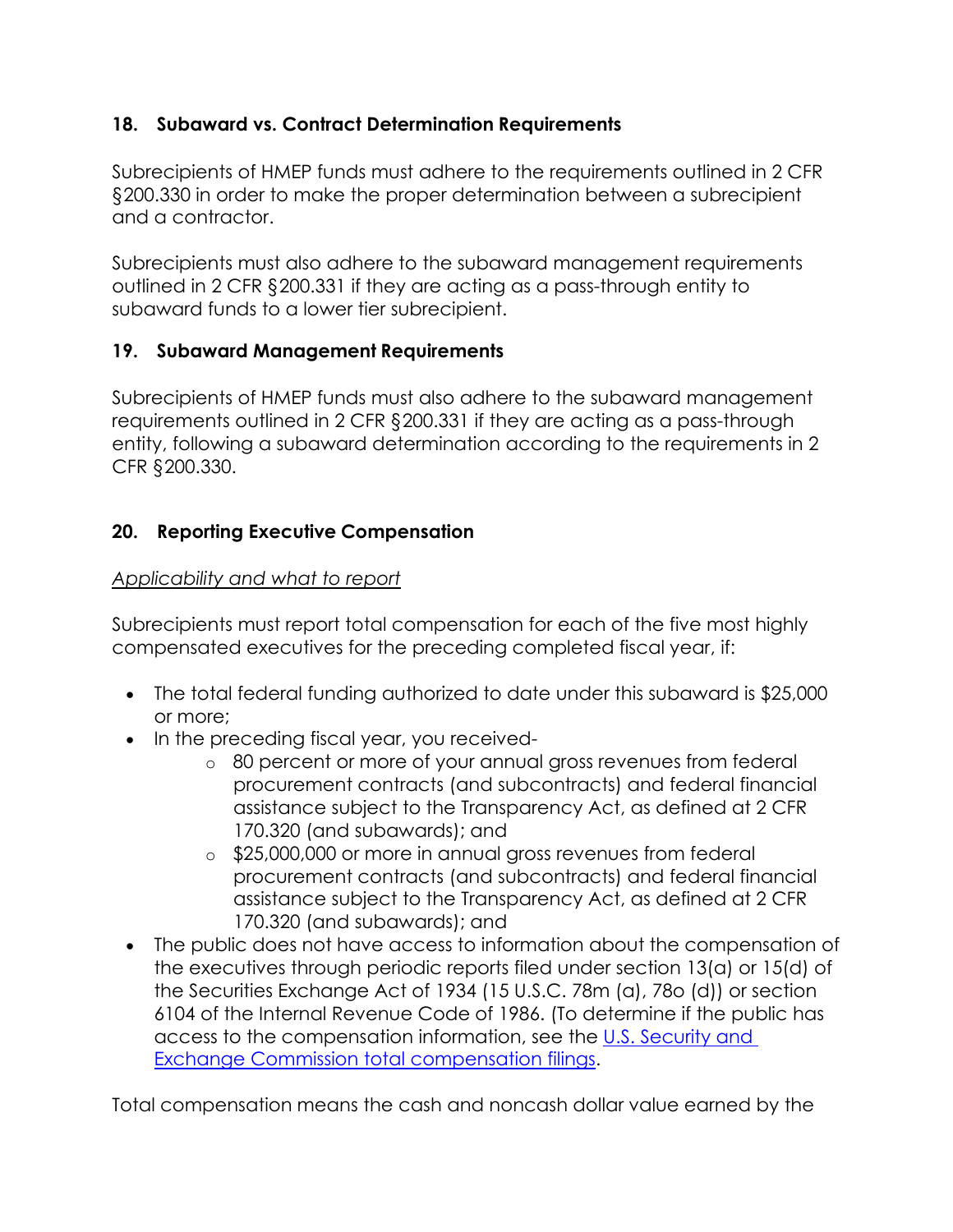executive during the Subrecipient's preceding fiscal year. Refer to 17 CFR §229.402(c)(2) for more information on what is included in total compensation.

#### *Where and when to report*

If determined to be applicable as described above, the Subrecipient must report executive total compensation:

- As part of the Subrecipient agency [registration profile](https://www.sam.gov/SAM/) in the SAM at by the end of the month following the month in which this subaward is made, and annually thereafter; and
- To Cal OES at [erika.olsen@caloes.ca.gov](mailto:erika.olsen@caloes.ca.gov) by the end of the month in which this subaward is made.

## **21. Procurement**

Subrecipients are to follow the procurement requirements outlined in 2 CFR §200.318 through §200.326 for all procurement transactions

**2 CFR §200.318** describes the general procurement standards and states that the Subrecipient must use its own documented procurement procedures which reflect applicable State, local, and tribal laws and regulations, provided that the procurements conform to applicable Federal law and the standards identified in 2 CFR §200.318. Items described include:

- Contractor oversight
- Written conflict of interest standards and standards governing the selection, award, and administration of contracts
- Economy and efficiency
- Contractor considerations
- Procurement recordkeeping
- Time and materials contracts

**2 CFR §200.319** covers competition. Items described include:

- Full and open competition
- Geographical preferences
- Written procurement procedures
- Prequalified goods and services provider lists

**2 CFR §200.320** details the methods of procurement to be followed and describes the differences between:

• Micro-purchases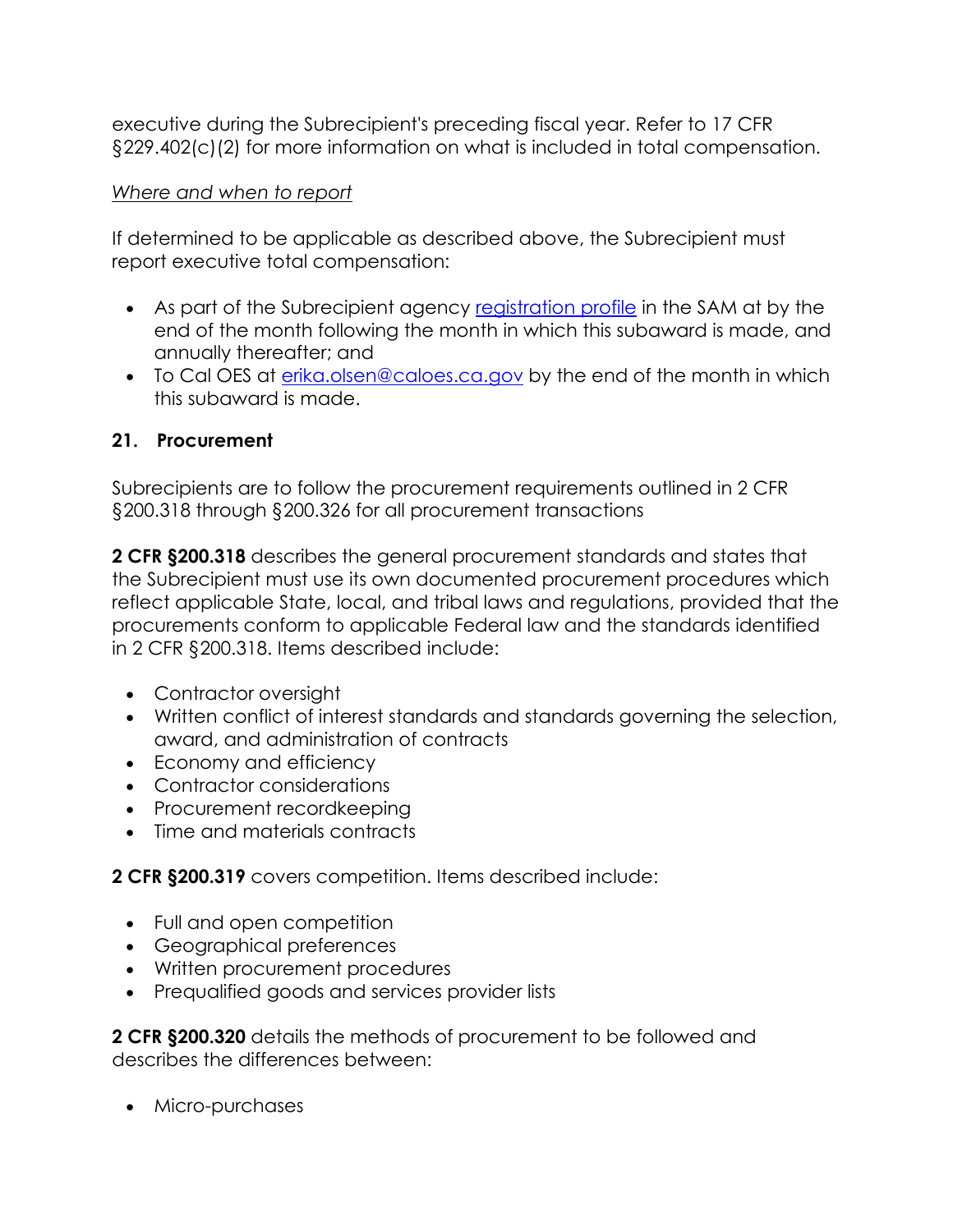- Small purchase procedures
- Sealed bid (formal advertising)
- Competitive proposals
- Non-competitive proposals.

**2 CFR §200.321** outlines the steps to assure that minority businesses, women's business enterprises, and labor surplus area firms are used when possible.

US DOT's policy is to award a fair share of contracts to small minority business, women-owned and HUBZone firms. US DOT is strongly committed to the objectives of this policy and encourages all Recipients of its grants and cooperative agreements to take affirmative steps to ensure such fairness on the awarding of any contracts under US DOT grants or cooperative agreements.

The Recipient and any sub-recipients are encouraged to take all necessary affirmative steps to assure that small, women-owned, minority disadvantaged businesses, veteran, and HUBZone business firms are used when possible. The Subrecipient shall include this award term in all subawards.

Affirmative steps include:

- Placing qualified small and minority-disadvantaged businesses, womenowned business enterprises, veteran-owned and HUBZone business firms on solicitation lists;
- Ensuring that small and minority businesses, women's business enterprises, veteran-owned and HUBZone business firms are solicited whenever they are potential sources;
- Dividing total requirements, when economically feasible, into small tasks or quantities to permit maximum participation by small and minority businesses, women's business enterprises, veteran- owned, and HUBZone business firms;
- Establishing delivery schedules, when economically feasible, into small tasks or quantities to permit maximum participation by small and minority business, women's business enterprises, veteran- owned, and HUBZone business firms; and
- Using the services and assistance of the Small Business Administration and the US DOT Office of Small and Disadvantaged Business Utilization, as appropriate.

**2 CFR §200.322** describes establishing an affirmative procurement program for procurement of recovered materials identified in the EPA guidelines at 40 CFR part 247

**2 CFR §200.323** identifies contract cost and price requirements, including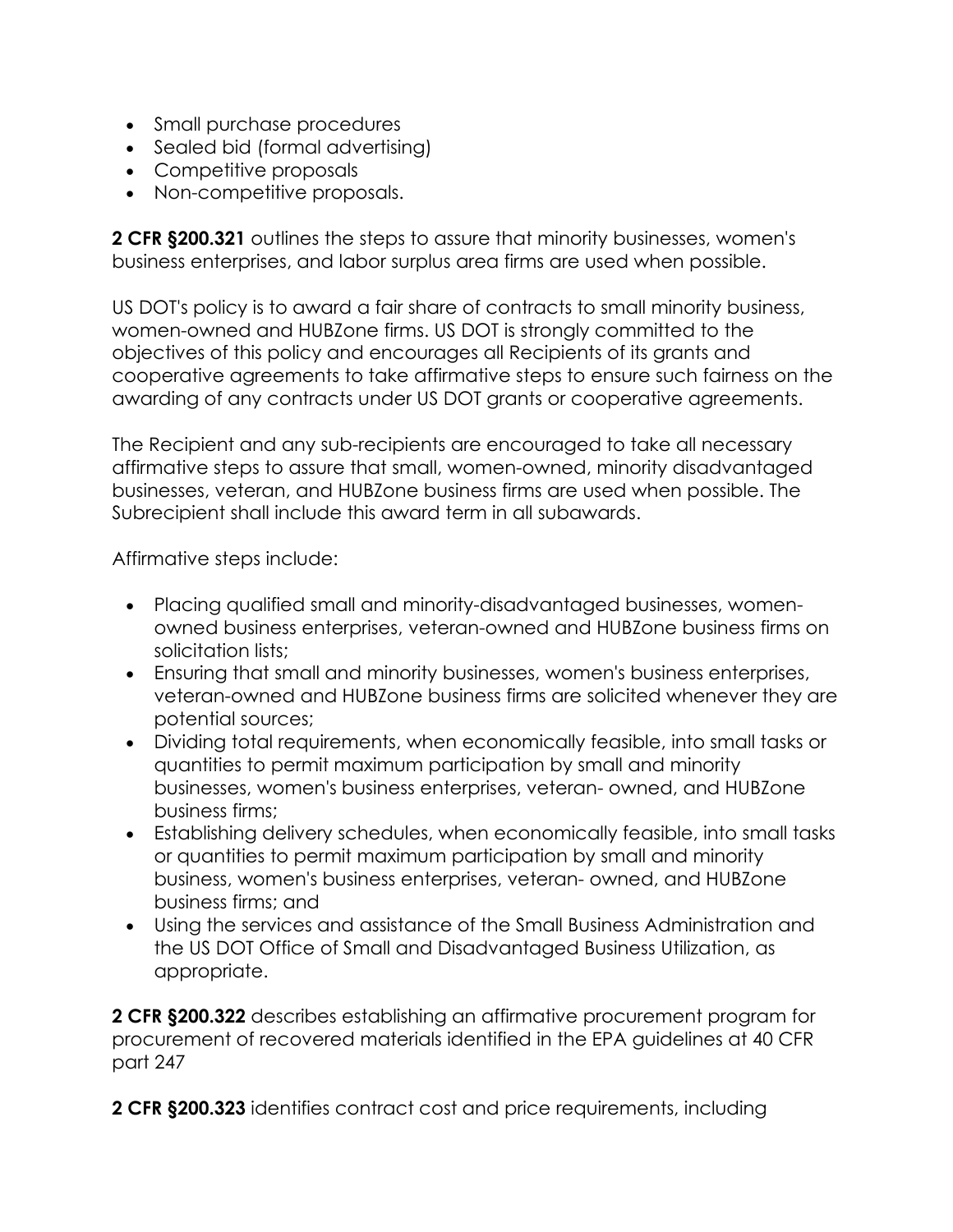analysis, profit negotiation, cost estimates, and cost plus a percentage of cost.

**2 CFR §200.324** explains the Subrecipient's responsibilities when the Federal agency (US DOT/PHMSA) or the pass-through entity (Cal OES) request to review aspects of a proposed procurement.

**2 CFR §200.325** contains information on bonding requirements.

**2 CFR §200.326** states that Subrecipient's contracts must contain the applicable provisions described in Appendix II to Part 200—Contract Provisions for non-Federal Entity Contracts Under Federal Awards. In addition to any other required provisions, all contracts made by the Subrecipient under this subaward must contain provisions (A) through (J), as applicable. Those provisions, as applicable, are incorporated by reference in this award and are in the Cal OES Grant Assurances for the HMEP Grant Program.

# **22. Changes to the Approved Application**

As noted in Section 3 of these Terms and Conditions, the Project Narrative and Budget Sheet submitted as part of the application package, upon the acceptance of this subaward, become the approved scope of work and budget. Subrecipients are required to reports deviations from budget or project scope or objective and request prior approvals from Cal OES for the following reasons:

- Change in the scope or objective of the project or program, even if there is no associated budget revision requiring prior approval. If a Subrecipient has a question about whether a change represents a change in scope, the Subrecipient's Project Manager should contact the Cal OES HMEP Grant Administrator.
- Request for approval to engage in activities that were not detailed in the Project Narrative or Budget Narrative.
- Change in the Subrecipient Project Manager
- The disengagement from the project for more than three months by the Project Manager or Authorized Agent
- Unless described in the approved application, the subawarding, transferring or contracting out of any work under a Federal award, including fixed amount subawards as described in 2 CFR §200.332. This provision does not apply to the acquisition of supplies, material, equipment or general support services.
- A request for an extension of the performance period by up to 30 days. Subrecipients must include in their request the supporting reasons for the extension, the amount of unobligated funds and a revised Work Schedule and Deliverables form. The request must be signed or endorsed by the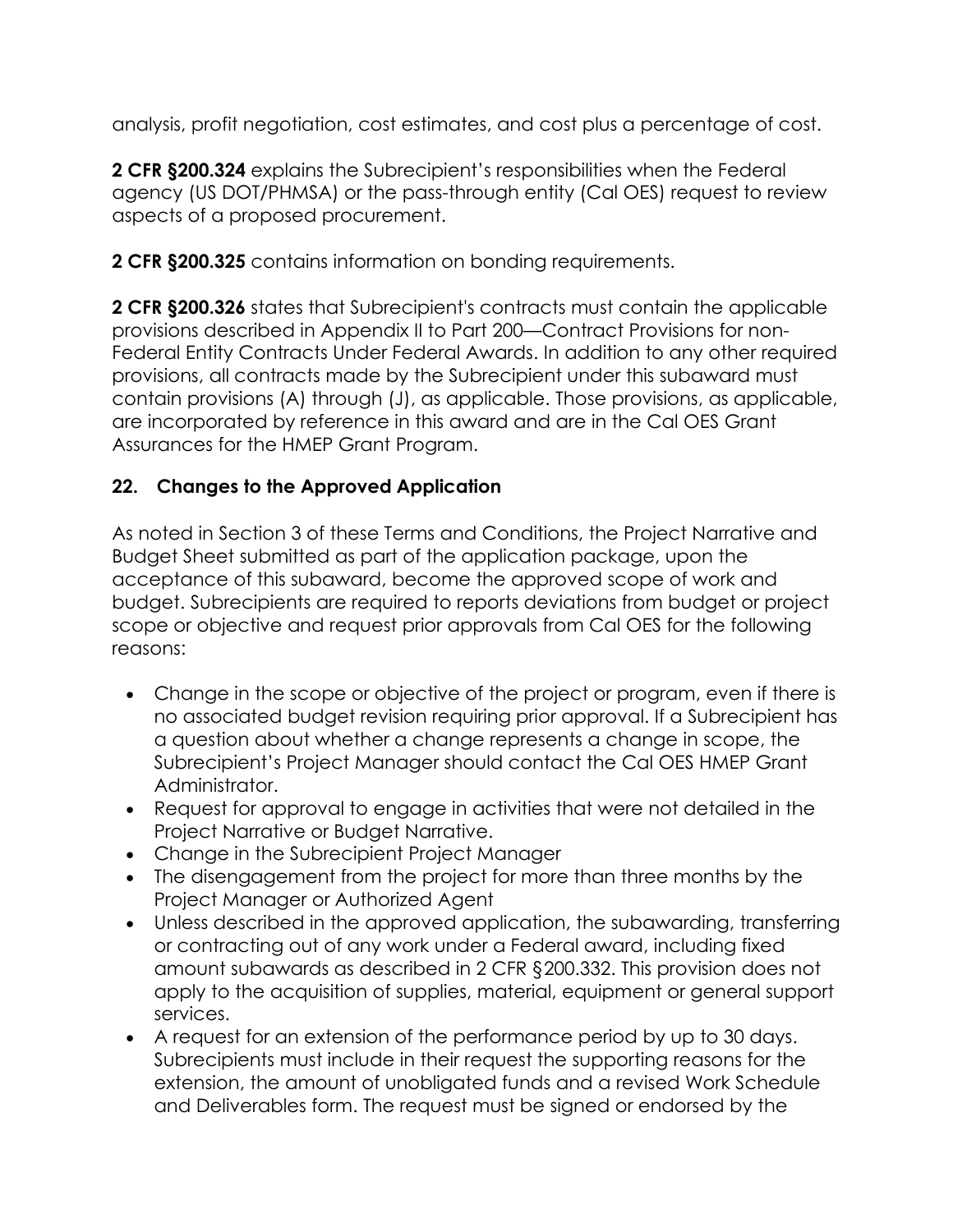Authorized Agent and submitted at least 30 calendar days before the current end of the performance period indicated in Block 6 of the GSAFS or subsequent Amendment.

- Any transfers among budget categories, whenever the Subaward amount is less than \$150,000. Requests must be accompanied by a revised Budget Form and Budget Narrative.
- Transfers among budget categories, which exceed or are expected to exceed ten percent of the current total approved budget, whenever the Subaward amount exceeds \$150,000. Requests must be accompanied by a revised Budget Form and Budget Narrative.
- Change in the amount of the subaward. Subrecipients must include in their request the supporting reasons for the return of funds or the need for supplemental funding, the amount of funds needed or being returned, a revised Budget Form and Budget Narrative, and a revised Work Schedule and Deliverables form, as appropriate. The request must be signed or endorsed by the Authorized Agent and submitted at least 90 calendar days before the current end of the performance period indicated in Block 6 of the GSAFS or subsequent Amendment.

The award may be amended by the Cal OES Director (or designee), either at Cal OES' initiation, with the Subrecipient's acceptance, as appropriate, or upon the request of the Subrecipient Authorized Agent.

Amendments include changes to the performance period, increases/decreases to the subaward amount or changes to the Subrecipient name. Amendments must use the current Grant Award Amendment form (Cal OES 2-213) and must be signed by the Authorized Agent. Requests for Amendments must be received no later than 15 days prior to the requested effective date of the proposed change, except as noted above and unless the Amendment is initiated by Cal OES. If the proposed change affects the approved budget, the Subrecipient must submit a revised Budget Sheet and Budget Narrative. If the proposed change affects the approved work schedule, the Subrecipient must submit a revised Work Schedule and Deliverables Form.

The award may be modified by the Cal OES Hazardous Materials Section Chief, either at Cal OES' initiation, with the Subrecipient's acceptance, as appropriate, or upon the request of the Subrecipient Authorized Agent. Modifications include changes to the scope of work, project objectives, or budget changes that do not change the subward amount. Modifications must be requested and approved/denied in writing, and must be communicated by or include the concurrence of the Subrecipient Authorized Agent when the request is initiated by the Subrecipient. Requests for Modifications must be received no later than 15 days prior to the requested effective date of the proposed change, unless initiated by Cal OES. If the proposed change affects the approved budget, the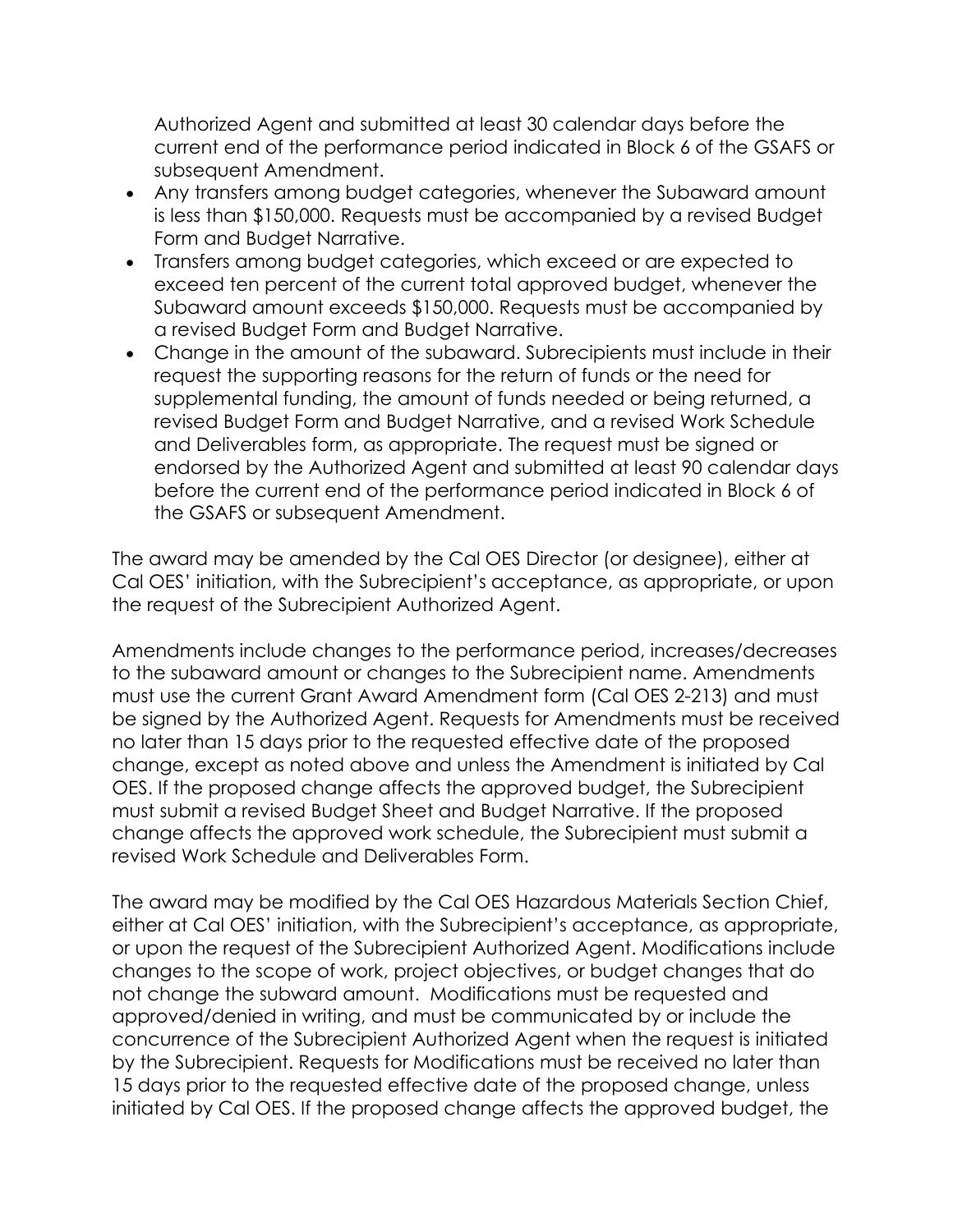Subrecipient must submit a revised Budget Sheet and Budget Narrative. If the proposed change affects the approved work schedule, the Subrecipient must submit a revised Work Schedule and Deliverables Form.

Submit all prior approval requests and inquiries about potential changes to the approved application to the Cal OES HMEP Grant Administrator at [erika.olsen@caloes.ca.gov](mailto:erika.olsen@caloes.ca.gov) Cal OES is under no obligation to consider requests for changes to the approved application within the 30 days before the end of the current performance period.

# **23. Special Conditions**

As a result of the application review and risk assessment, Cal OES may include special conditions that may supersede these General Terms and Conditions, in accordance with 2 CFR §200.207. Any special conditions applied to a Subrecipient will be detailed on a supplemental document that will be provided to the Subrecipient with the approved copy of the GSAFS and Notification of Application Approval letter. If applied during the course of the performance period, any special conditions will be accompanied by a letter signed by the Cal OES HazMat Section Chief.

## **24. Title to Equipment**

Title to equipment purchased or fabricated under this award vests in the Subrecipient, unless otherwise specified under 2 CFR §200.313 or any special conditions of the subaward.

# **25. Copyrights**

US DOT/PHMSA reserves a royalty-free, nonexclusive, and irrevocable license to reproduce, publish or otherwise use, and to authorize others to use, for federal government purposes:

- The copyright in any work developed under a grant, subaward, or contract under a grant or subaward; and
- Any rights of copyright to which a Subrecipient or a contractor purchases ownership with grant support.

## **26. Audit Requirements**

As required by 2 CFR §200.501, Subrecipients that expend \$750,000 or more in Federal awards during the Subrecipient entity's fiscal year must have a single or program-specific audit conducted for that year in accordance with the provisions of the regulation. Subrecipients are expected to review and fully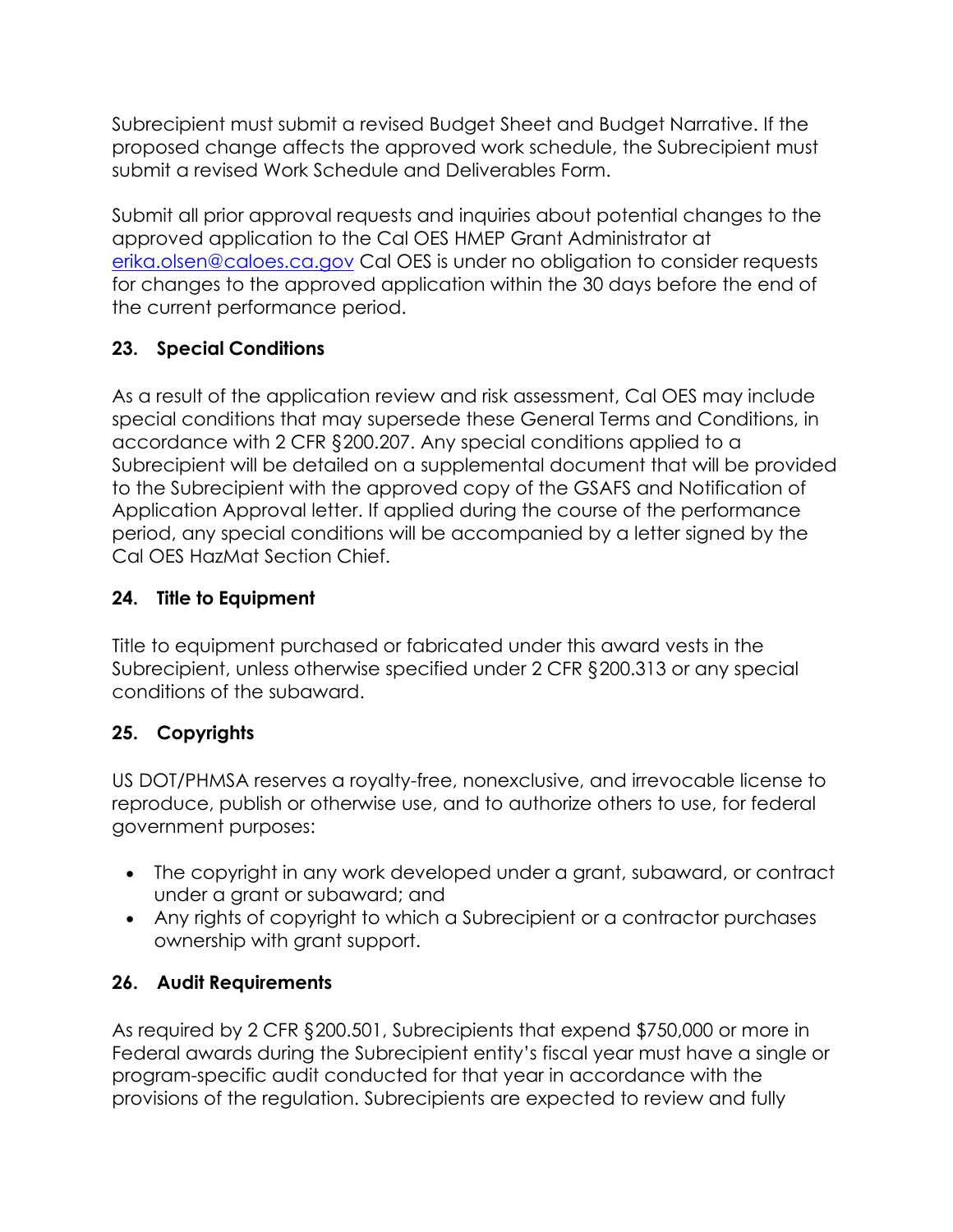comply with the audit requirements formerly located at OMB Circular A-133 and now located at 2 CFR §200 – Subpart F.

## **27. Record Retention and Access to Records**

Subrecipients must comply with the records retention requirements in 2 CFR §200.333 and the provisions in 2 CFR §200.336 for access to records.

## *Site visits, desk audits, or other reviews*

Cal OES, through its staff or authorized representatives, may make site visits to review project accomplishments, management control systems and provide guidance as may be requested or required. If a site visit is made on the premises of the Subrecipient, the Subrecipient must provide reasonable facilities and assistance to Cal OES representatives in the performance of their duties. Site visits and evaluations will be coordinated with the Subrecipient so to not unduly delay work activity under the subaward or other activities of the Subrecipient.

Cal OES, through its authorized representatives, may request a desk audit or other monitoring review to assess project accomplishments, management control systems and provide guidance as may be requested or required. If a desk audit or other monitoring review is conducted, the Subrecipient is required to provide all records requested by Cal OES. Desk audits and monitoring reviews will be coordinated with the Subrecipient so to not unduly delay work activity under the subaward or other activities of the Subrecipient.

If Cal OES requires access to the records of a Subrecipient or contractor under the grant, whether as part of a site visit or for another type of review, Cal OES will coordinate the request with the Subrecipient.

## **28. Seat Belt Use Policies and Programs**

In accordance with Executive Order 13043, the Subrecipient is encouraged to adopt on-the-job seat belt use policies and programs for its employees when operating government-owned, company-owned, rented, or personally-owned vehicles. The National Highway Traffic Safety Administration (NHTSA) is responsible for providing leadership and guidance in support of this presidential initiative. For information on how to implement such a program or for statistics on the potential benefits and cost-savings to your company or organization, please visit the Buckle up America section on NHTSA's website at [www.nhtsa.dot.gov.](http://www.nhtsa.dot.gov/)

Additional resources are available from the Network of Employers for Traffic Safety (NETS), a public- private partnership headquartered in Washington, D.C.